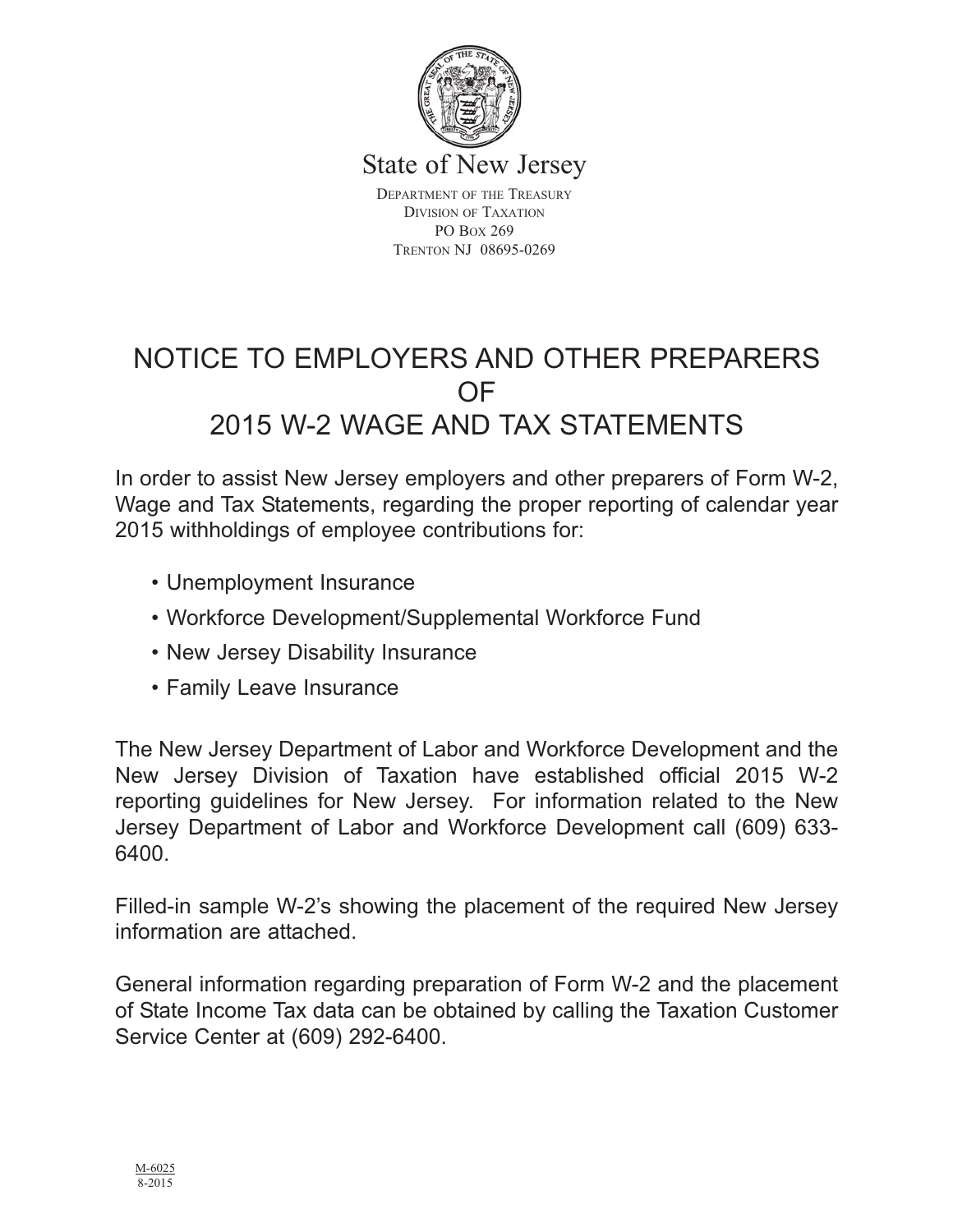### **2015 W-2 SAMPLE: PREFERRED**

### **How to Report Worker Contributions for Unemployment Insurance, Workforce Development Partnership Fund/Supplemental Workforce Fund, State Disability Insurance, Family Leave Insurance, Employee Withholding for New Jersey Gross Income Tax**

|                                                           |                                                                                                                                                                                                                                                                                                                                                                                                                                                                                                                                                                                                                 | a. Employee's social security number |                                                                                                                                                                                                                                                                                                                   |                                                          |                                                                                                                                                                                                                                                                  |                                    |                                                   |  |
|-----------------------------------------------------------|-----------------------------------------------------------------------------------------------------------------------------------------------------------------------------------------------------------------------------------------------------------------------------------------------------------------------------------------------------------------------------------------------------------------------------------------------------------------------------------------------------------------------------------------------------------------------------------------------------------------|--------------------------------------|-------------------------------------------------------------------------------------------------------------------------------------------------------------------------------------------------------------------------------------------------------------------------------------------------------------------|----------------------------------------------------------|------------------------------------------------------------------------------------------------------------------------------------------------------------------------------------------------------------------------------------------------------------------|------------------------------------|---------------------------------------------------|--|
|                                                           |                                                                                                                                                                                                                                                                                                                                                                                                                                                                                                                                                                                                                 |                                      |                                                                                                                                                                                                                                                                                                                   |                                                          |                                                                                                                                                                                                                                                                  |                                    |                                                   |  |
| b Employer identification number (EIN)                    |                                                                                                                                                                                                                                                                                                                                                                                                                                                                                                                                                                                                                 |                                      |                                                                                                                                                                                                                                                                                                                   | 1                                                        | Wages, tips, other compensation                                                                                                                                                                                                                                  |                                    | 2 Federal income tax withheld                     |  |
|                                                           | c Employer's name, address, and ZIP code                                                                                                                                                                                                                                                                                                                                                                                                                                                                                                                                                                        |                                      |                                                                                                                                                                                                                                                                                                                   | 3 Social security wages                                  |                                                                                                                                                                                                                                                                  |                                    | 4 Social security tax withheld                    |  |
|                                                           |                                                                                                                                                                                                                                                                                                                                                                                                                                                                                                                                                                                                                 |                                      |                                                                                                                                                                                                                                                                                                                   | 5 Medicare wages and tips                                |                                                                                                                                                                                                                                                                  |                                    | 6 Medicare tax withheld                           |  |
|                                                           |                                                                                                                                                                                                                                                                                                                                                                                                                                                                                                                                                                                                                 |                                      |                                                                                                                                                                                                                                                                                                                   | 7 Social security tips                                   |                                                                                                                                                                                                                                                                  | 8 Allocated tips                   |                                                   |  |
| d Control number                                          |                                                                                                                                                                                                                                                                                                                                                                                                                                                                                                                                                                                                                 |                                      |                                                                                                                                                                                                                                                                                                                   | 9 Advance EIC payment                                    |                                                                                                                                                                                                                                                                  | 10 Dependent care benefits         |                                                   |  |
| Suff.<br>e Employee's first name and initial<br>Last name |                                                                                                                                                                                                                                                                                                                                                                                                                                                                                                                                                                                                                 |                                      |                                                                                                                                                                                                                                                                                                                   | 11 Nonqualified plans                                    |                                                                                                                                                                                                                                                                  | See instructions for box 12<br>12a |                                                   |  |
|                                                           |                                                                                                                                                                                                                                                                                                                                                                                                                                                                                                                                                                                                                 |                                      |                                                                                                                                                                                                                                                                                                                   | 13. Statutory Retirement Third-party<br>employee<br>plan | sick pay                                                                                                                                                                                                                                                         | 12 <sub>b</sub><br>ŏ<br>D          |                                                   |  |
| -                                                         |                                                                                                                                                                                                                                                                                                                                                                                                                                                                                                                                                                                                                 |                                      |                                                                                                                                                                                                                                                                                                                   | 14. Other<br><b>UI/WF/SWF-136.00</b>                     |                                                                                                                                                                                                                                                                  | 12c<br>C<br>O<br>D<br>E            |                                                   |  |
|                                                           |                                                                                                                                                                                                                                                                                                                                                                                                                                                                                                                                                                                                                 |                                      |                                                                                                                                                                                                                                                                                                                   | $DI - 80.00$<br>DI P.P. # XXXXXXXXXX                     |                                                                                                                                                                                                                                                                  | 12 <sub>b</sub><br>Ó<br>Ď          |                                                   |  |
| 15 State                                                  | f. Employee's address and ZIP code<br>Employer's state ID number                                                                                                                                                                                                                                                                                                                                                                                                                                                                                                                                                | 16 State wages, tips, etc.           | 17 State income tax                                                                                                                                                                                                                                                                                               | 18 Local wages, tips, etc.                               |                                                                                                                                                                                                                                                                  | 19 Local income tax                | 20 Locality name                                  |  |
| NJ                                                        | 234-567-890/000                                                                                                                                                                                                                                                                                                                                                                                                                                                                                                                                                                                                 | 32,250.00                            | 525.00                                                                                                                                                                                                                                                                                                            |                                                          |                                                                                                                                                                                                                                                                  |                                    |                                                   |  |
|                                                           | <b>FLI P.P. #</b>                                                                                                                                                                                                                                                                                                                                                                                                                                                                                                                                                                                               | XXXXXXXXXXX                          | $\rightarrow$ 28.80 - FLI                                                                                                                                                                                                                                                                                         |                                                          |                                                                                                                                                                                                                                                                  |                                    |                                                   |  |
| W-2                                                       | Wage and Tax<br><b>Statement</b>                                                                                                                                                                                                                                                                                                                                                                                                                                                                                                                                                                                | 2015                                 |                                                                                                                                                                                                                                                                                                                   |                                                          |                                                                                                                                                                                                                                                                  |                                    | Department of Treasury - Internal Revenue Service |  |
|                                                           | <b>New Jersey Taxpayer</b><br><b>Identification Number</b><br>Call the New Jersey Division of<br><b>Taxation's Customer Service</b><br>Center at 609-292-6400 or the<br>New Jersey Department of<br>Labor and Workforce<br>Development at 609-633-6400<br>if you are unsure of your New<br>Jersey Taxpayer Identification<br>Number.<br><b>Family Leave Insurance</b><br><b>Private Plan Number (FLI</b><br>P.P.#<br>To be entered only by<br>employers who have an<br>approved contributory Private<br>Family Leave Insurance Plan.<br>Phone 609-292-2720 if you are<br>unsure of your Private Plan<br>Number. |                                      | <b>Worker Contributions</b><br>• Unemployment Insurance,<br><b>Workforce Development</b><br>Partnership Fund/Supplemental<br>Workforce Fund.<br>• State Disability Insurance<br>• Family Leave Insurance<br>Please Note:<br>The Taxable Wage Base for<br>UI/WF/SWF, DI, and FLI<br>purposes for 2015 is \$32.000. |                                                          | <b>Disability Insurance</b><br><b>Private Plan Number</b><br>(DI P. P. Number)<br>To be entered only by<br>employers who have an<br>approved contributory<br>Private Disability Plan.<br>Phone 609-292-2720 if<br>you are unsure of your<br>Private Plan Number. |                                    |                                                   |  |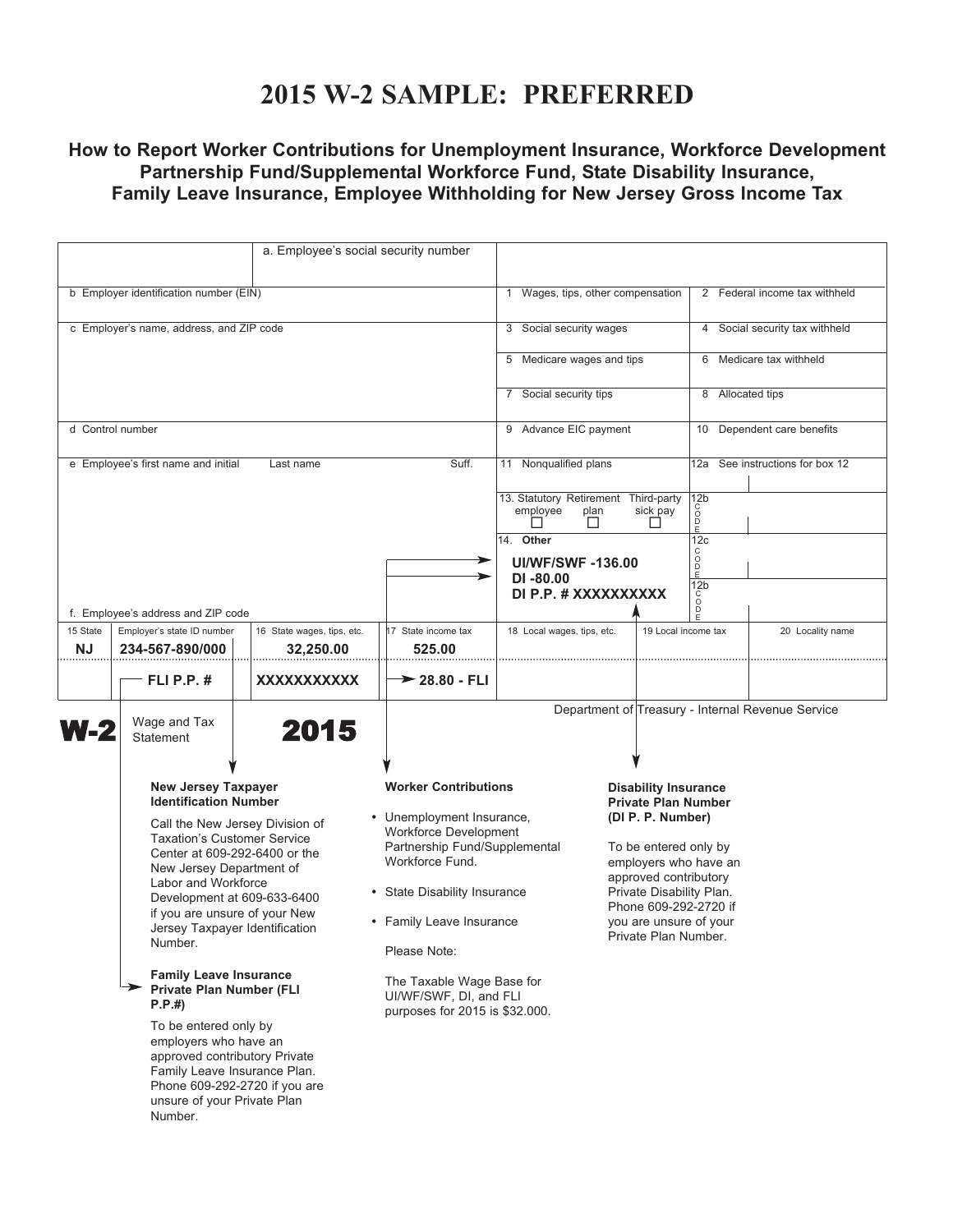## **2015 W-2 SAMPLE: ACCEPTABLE ALTERNATE**

#### **How to Report Worker Contributions for Unemployment Insurance, Workforce Development Partnership Fund/Supplemental Workforce Fund, State Disability Insurance, Family Leave Insurance, Employee Withholding for New Jersey Gross Income Tax**

| b Employer identification number (EIN)                                                                                                                                                                                                                                                                                                                                                                                                                                                                                                                                                                          | 1 Wages, tips, other compensation       |                                                                                                                                                                                                                                                                        | 2 Federal income tax withheld                                               |                                                                                                                                                                                                                                                                                                                 |                                 |                                                   |
|-----------------------------------------------------------------------------------------------------------------------------------------------------------------------------------------------------------------------------------------------------------------------------------------------------------------------------------------------------------------------------------------------------------------------------------------------------------------------------------------------------------------------------------------------------------------------------------------------------------------|-----------------------------------------|------------------------------------------------------------------------------------------------------------------------------------------------------------------------------------------------------------------------------------------------------------------------|-----------------------------------------------------------------------------|-----------------------------------------------------------------------------------------------------------------------------------------------------------------------------------------------------------------------------------------------------------------------------------------------------------------|---------------------------------|---------------------------------------------------|
| c Employer's name, address, and ZIP code                                                                                                                                                                                                                                                                                                                                                                                                                                                                                                                                                                        | 3 Social security wages                 |                                                                                                                                                                                                                                                                        | 4 Social security tax withheld                                              |                                                                                                                                                                                                                                                                                                                 |                                 |                                                   |
|                                                                                                                                                                                                                                                                                                                                                                                                                                                                                                                                                                                                                 |                                         |                                                                                                                                                                                                                                                                        | 5 Medicare wages and tips                                                   |                                                                                                                                                                                                                                                                                                                 | 6 Medicare tax withheld         |                                                   |
|                                                                                                                                                                                                                                                                                                                                                                                                                                                                                                                                                                                                                 |                                         |                                                                                                                                                                                                                                                                        | 7 Social security tips                                                      |                                                                                                                                                                                                                                                                                                                 | 8 Allocated tips                |                                                   |
| d Control number                                                                                                                                                                                                                                                                                                                                                                                                                                                                                                                                                                                                |                                         |                                                                                                                                                                                                                                                                        | 9 Advance EIC payment                                                       |                                                                                                                                                                                                                                                                                                                 | Dependent care benefits<br>10   |                                                   |
| e Employee's first name and initial                                                                                                                                                                                                                                                                                                                                                                                                                                                                                                                                                                             | Last name                               | Suff.                                                                                                                                                                                                                                                                  | 11 Nonqualified plans                                                       |                                                                                                                                                                                                                                                                                                                 | 12a See instructions for box 12 |                                                   |
|                                                                                                                                                                                                                                                                                                                                                                                                                                                                                                                                                                                                                 |                                         |                                                                                                                                                                                                                                                                        | 13. Statutory Retirement Third-party<br>employee<br>plan<br>ΙI<br>14. Other | $\frac{12b}{c}$<br>sick pay<br>$\bar{P}$<br>$\Box$<br>12c                                                                                                                                                                                                                                                       |                                 |                                                   |
| f. Employee's address and ZIP code                                                                                                                                                                                                                                                                                                                                                                                                                                                                                                                                                                              |                                         | С<br>O<br>D<br>E<br>12 <sub>b</sub><br>Ó                                                                                                                                                                                                                               |                                                                             |                                                                                                                                                                                                                                                                                                                 |                                 |                                                   |
| 15 State<br>Employer's state ID number<br><b>NJ</b><br>$234 - 567 - 890/000$ $\leftarrow$                                                                                                                                                                                                                                                                                                                                                                                                                                                                                                                       | 16 State wages, tips, etc.<br>32,250.00 | 17 State income tax<br>525.00                                                                                                                                                                                                                                          | 18 Local wages, tips, etc.                                                  | 19 Local income tax<br>136.00<br>80.00                                                                                                                                                                                                                                                                          |                                 | 20 Locality name<br><b>UI/WF/SWF</b><br>DI        |
| DI P.P. # XXXXXXXXXX                                                                                                                                                                                                                                                                                                                                                                                                                                                                                                                                                                                            |                                         | FLI P.P. $\sharp \preceq$                                                                                                                                                                                                                                              | <b>XXXXXXXXXXX</b>                                                          | 28.80                                                                                                                                                                                                                                                                                                           |                                 | FLI                                               |
| Wage and Tax<br>W-2<br><b>Statement</b>                                                                                                                                                                                                                                                                                                                                                                                                                                                                                                                                                                         | 2015                                    |                                                                                                                                                                                                                                                                        |                                                                             |                                                                                                                                                                                                                                                                                                                 |                                 | Department of Treasury - Internal Revenue Service |
| <b>Disability Insurance</b><br><b>New Jersey Taxpayer</b><br><b>Private Plan Number</b><br><b>Identification Number</b><br>(DI P. P. Number)<br>Call the New Jersey<br>To be entered only by<br>Division of Taxation's<br>employers who have an<br><b>Customer Service Center</b><br>approved contributory<br>at 609-292-6400 or the<br>Private Disability Plan.<br>New Jersey Department<br>Phone 609-292-2720 if<br>of Labor and Workforce<br>you are unsure of your<br>Development at 609-633-<br>Private Plan Number.<br>6400 if you are unsure of<br>your New Jersey<br>Taxpayer Identification<br>Number. |                                         | <b>Family Leave Insurance</b><br>> Private Plan Number<br>(FLI P.P.#)<br>To be entered only by<br>employers who have an<br>approved contributory<br>Private Family Leave<br>Insurance Plan. Phone<br>609-292-2720 if you are<br>unsure of your Private<br>Plan Number. |                                                                             | <b>Worker Contributions</b><br>• Unemployment Insurance,<br>Workforce Development<br>Partnership Fund/Supplemental<br>Workforce Fund.<br>• State Disability Insurance<br>• Family Leave Insurance<br>Please Note:<br>The Taxable Wage Base for<br>UI/WF/SWF, DI and FLI<br>purposes for 2015 is<br>\$32,000.00. |                                 |                                                   |